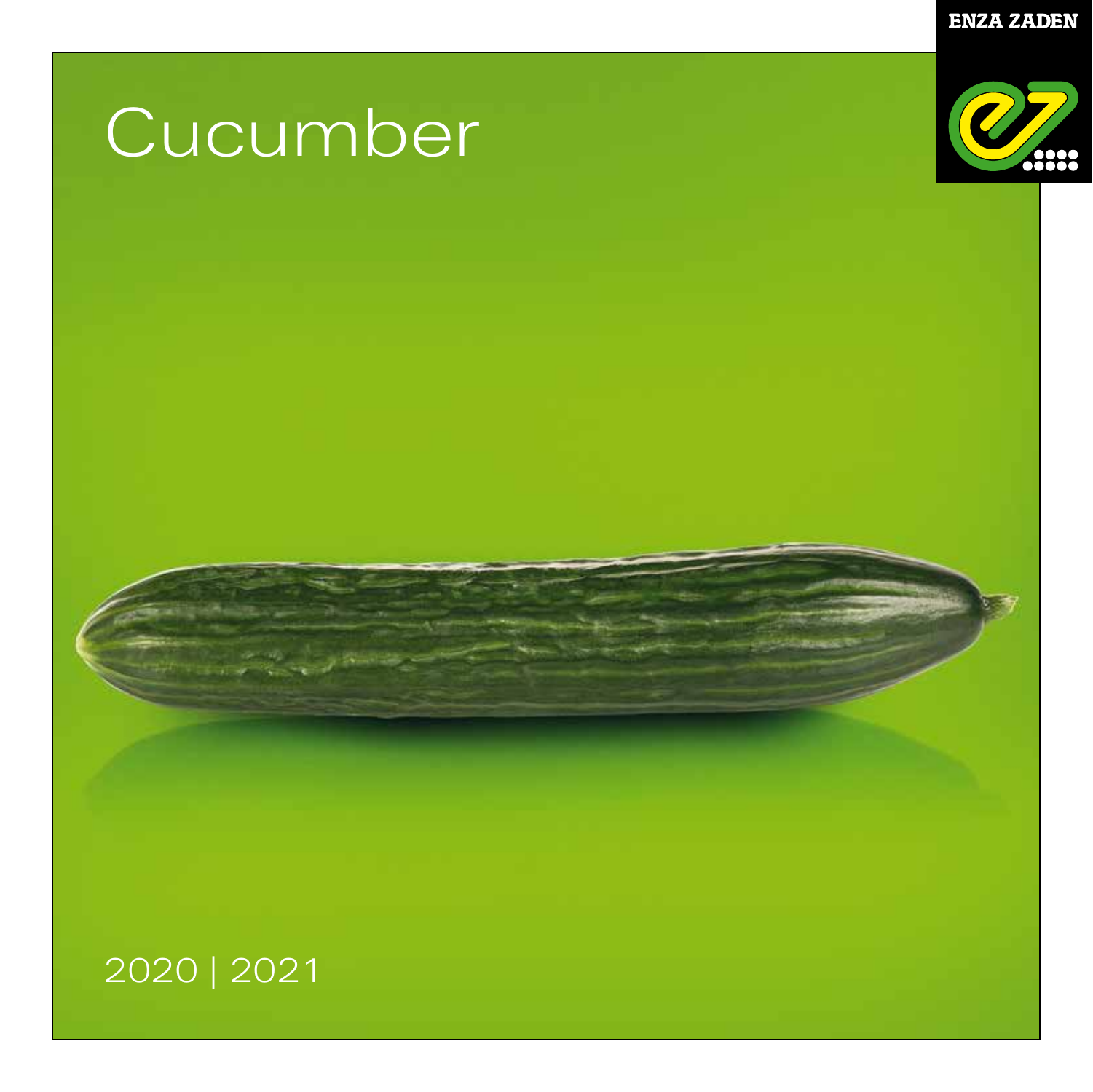| Variety                 | <b>Resistances</b> |    | <b>Region and</b><br>cultivation             | Sowing<br>period                  | <b>Crop characteristics</b>                                                                                                                                                                                                                                                                                                                                                                                                                                                                                                   |  |  |  |
|-------------------------|--------------------|----|----------------------------------------------|-----------------------------------|-------------------------------------------------------------------------------------------------------------------------------------------------------------------------------------------------------------------------------------------------------------------------------------------------------------------------------------------------------------------------------------------------------------------------------------------------------------------------------------------------------------------------------|--|--|--|
|                         | <b>HR</b>          | IR |                                              |                                   |                                                                                                                                                                                                                                                                                                                                                                                                                                                                                                                               |  |  |  |
| Lucania                 | Cca/Ccu            | Px | Early spring NL, UK,<br>Germany, Scandinavia | December.<br>January              | Lucania is a strong crop. It requires generative steering,<br>especially on sunny days. It has early and heavy fruit.                                                                                                                                                                                                                                                                                                                                                                                                         |  |  |  |
| <b>Diobla</b>           | Cca/Ccu            | Px | Scandinavia                                  | December,<br>January,<br>February | Diobla is a variety for early planting. It has an open plant<br>type. The variety keeps continuous growth but stays more<br>open compared to standard varieties. The fruit quality is<br>always good with consistent size and strong colour.                                                                                                                                                                                                                                                                                  |  |  |  |
| Santiago<br>(E23L.2352) | Cca/Ccu            | Px | Early spring,<br>Scandinavia, NL and UK      | December,<br>January              | E23L.2352 is a new variety for traditional crops for planting<br>in January. The variety has rapid growth and smooth<br>green colour throughout the entire season. It comes<br>back sooner than other varieties which results in a solid<br>balance between growth, fruit setting and production.<br>E23L.2352 requires a generative cultivation regime to<br>promote selectivity and openness of the crop and provides<br>intermediate resistance against powdery mildew. It also<br>has a degree of CGMMV virus resistance. |  |  |  |
| Sumapol                 | Ccu/Px             |    | NL, UK, Scandinavia and<br>Northern France   | March to early<br>July            | Sumapol is an open compact crop with a smaller leaf with<br>good fruit and crop colour and rapid shoot growth. These<br>external characteristics go hand-in-hand with unique<br>genetic properties, because the variety has a high degree<br>of powdery mildew resistance and is genetically strongly<br>resistant to Mycosphaerella.                                                                                                                                                                                         |  |  |  |
| <b>Kurios</b>           | Cca/Ccu            |    | Summer/autumn NL.<br>Scandinavia and UK      | April - July                      | Kurios is a vigorous crop, highly productive and is<br>sufficiently selective. It requires active steering and focus<br>on stimulating evaporation.                                                                                                                                                                                                                                                                                                                                                                           |  |  |  |
| Torreon                 | Cca/Ccu            | Px | Scandinavia                                  | February                          | Torreon is a vegetative variety. Although it sets easily it<br>is recommended to keep the crop generative. Especially<br>when the laterals are developing or when a big number of<br>fruits are harvested. The best result is achieved by growers<br>with a generative crop regime.                                                                                                                                                                                                                                           |  |  |  |
| <b>Kostas</b>           | Cca/Ccu            |    | Scandinavia                                  | February                          | Kostas is generative but has a vigorous plant type. The<br>plant will consequently continue to grow and set fruit. It<br>also has high resistance against head scorch and tolerates<br>growing conditions under double screen in the initial stage<br>of its development. Fruit is well-filled and of high quality.                                                                                                                                                                                                           |  |  |  |
| Galaxy                  | Cca/Ccu/<br>Px     |    | Summer Germany and<br>France                 | April, May,<br>June               | Galaxy has a vigorous crop that flourishes best in good<br>light. It has a low sensitivity to heat stress.                                                                                                                                                                                                                                                                                                                                                                                                                    |  |  |  |

This document provides information about Enza Zaden cucumber varieties for the 2020/2021 growing season. It shows at a glance the resistances of our varieties, the regions they are intended for, the best moment for sowing and the varieties main characteristics. All the information in just one document, allowing you to start the new season well-prepared. The first table shows details for conventional cultivation systems in Northwest Europe, followed by a table for high wire cultivation.



# **Conventional cultivation - Northwest Europe Dear Grower, Northwest Europe Dear Grower, Northwest Europe Dear Grower, Northwest Europe Dear Grower, Northwest Europe Dear Grower, Northwest Europe Dear Grower, Northwest Euro**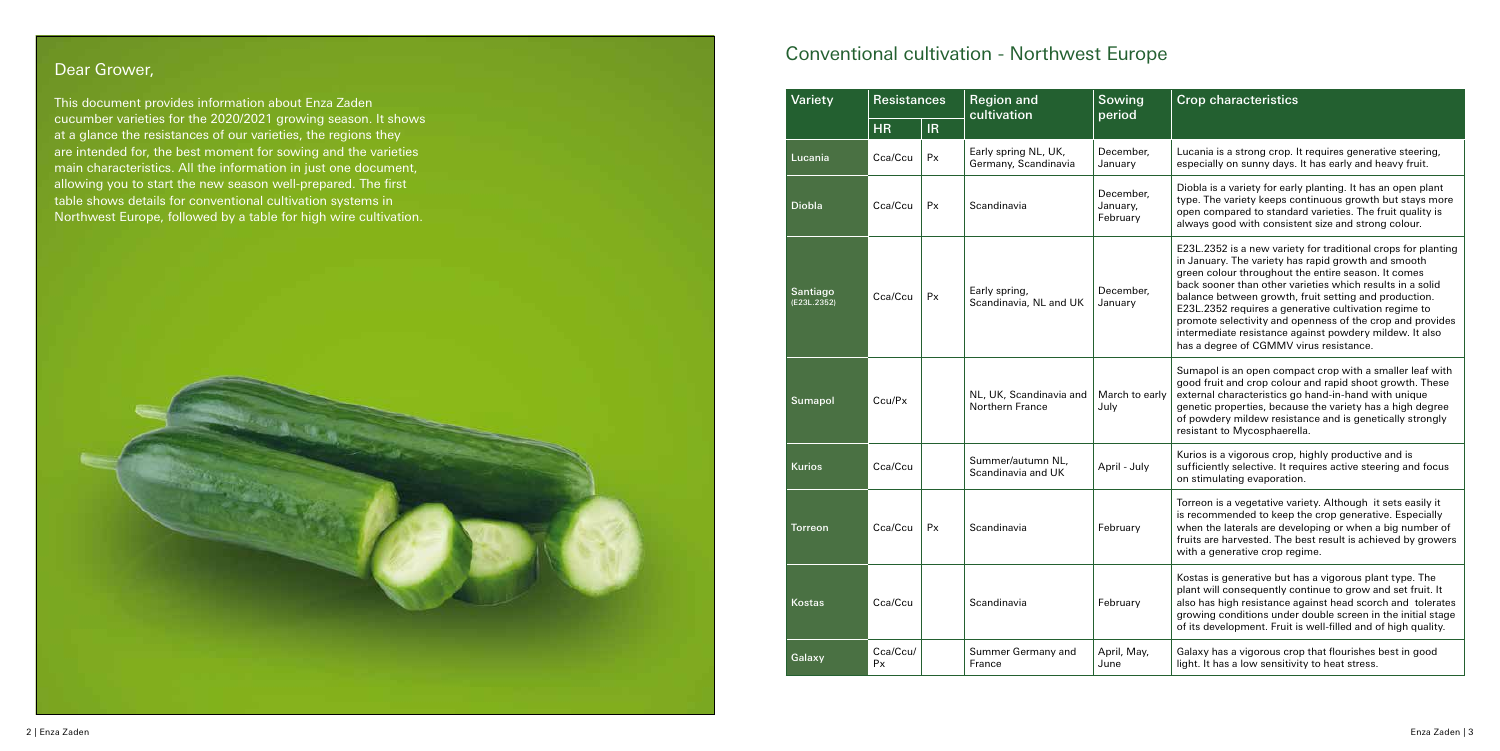### Conventional cultivation - Northwest Europe

| Variety    | <b>Resistances</b>   |                        | <b>Region and</b><br>cultivation          | Sowing<br>period      | <b>Crop characteristics</b>                                                                                                                                                                                     |  |  |  |  |
|------------|----------------------|------------------------|-------------------------------------------|-----------------------|-----------------------------------------------------------------------------------------------------------------------------------------------------------------------------------------------------------------|--|--|--|--|
|            | HR                   | <b>IR</b>              |                                           |                       |                                                                                                                                                                                                                 |  |  |  |  |
| Dee Jay    | Cca/Ccu/Px           | CVYV/<br>CGMMV         | Late spring/summer<br>Germany             | March, April,<br>July | Dee Jay is a long and fast plant with long fruit. The<br>fruit colour is sublime and it has an open and thin<br>plant and does not require a high heat input.                                                   |  |  |  |  |
| Dee Scribe | Cca/Ccu/Px           | CMV/<br>CVYV/<br>CGMMV | Summer NL, UK,<br>Scandinavia and Austria | March-June            | Dee Scribe is a strong and fast plant. It gives dou-<br>ble fruits, fast recovery, green plant, high yield<br>and no long fruit.                                                                                |  |  |  |  |
| Dee Zire   | Ccu/Px/<br>CGMMV     | CMV                    | NL, France and<br>Scandinavia             | June, July            | Dee Zire has a compact, strong and generative<br>crop and good resistance to burnt heads. It per-<br>forms well in decreasing light levels.                                                                     |  |  |  |  |
| Dee Lite   | Cca/Ccu/<br>Px/CGMMV | CMV/<br><b>CVYV</b>    | Summer NL, France<br>and Scandinavia      | May, early June       | Dee Lite has vegetative growth, and very good<br>resistance to burnt heads. It is selective and can<br>handle high virus pressure.                                                                              |  |  |  |  |
| Dee Host   | Ccu/Px               | CVYV/<br>CGMMV         | Scandinavia and UK                        | June, July            | Dee Host has a strong open plant type with good<br>growth. The fruits are 32-35 cm long with good<br>fruit colour. The side shoots are quite generative<br>and it sets fruit easily and has an open plant type. |  |  |  |  |

| Variety                 | <b>Resistances</b>   |                        | <b>Region and</b><br>cultivation                                                              | Sowing<br>period                              | <b>Crop characteristics</b>                                                                                                                                                                                                                               |  |  |  |
|-------------------------|----------------------|------------------------|-----------------------------------------------------------------------------------------------|-----------------------------------------------|-----------------------------------------------------------------------------------------------------------------------------------------------------------------------------------------------------------------------------------------------------------|--|--|--|
|                         | <b>HR</b>            | <b>IR</b>              |                                                                                               |                                               |                                                                                                                                                                                                                                                           |  |  |  |
| Imea                    | Cca/Ccu/Px           |                        | Scandinavia, high<br>artificial light intensity<br>with interlighting                         | Year-round                                    | Imea has been the standard variety for years. It is a<br>vigorous crop that needs interlighting for generative<br>growth. It has a very high production and shorter<br>fruits.                                                                            |  |  |  |
| Kyra<br>(E23L.2338)     | Cca/Ccu/Px           |                        | Scandinavia -<br>high artificial light                                                        | August,<br>September,<br>November-<br>January | Kyra has a strong plant type with consistent growth.<br>The production starts early and is very consistent.<br>Tests over the last two years shows that the fruit<br>quality is very high and stable. The plant is very<br>strong against powdery mildew. |  |  |  |
| Prinseya<br>(E23L.2258) | Cca/Ccu/Px           |                        | Scandinavia, artificial<br>light, with or without<br>interlight                               | Year-round                                    | The plant type of Prinseya is between Imea and<br>Toploader. It is less strong and vegetative than Imea.<br>Faster into production and slightly longer fruits.                                                                                            |  |  |  |
| <b>Toplight</b>         | Cca/Ccu              | <b>Px</b>              | Scandinavia,<br>artificial light without<br>interlighting                                     | Year-round                                    | Toplight has an open and fast-growing crop. It can<br>be cultivated at lower average temperatures. It has<br>fast fruit and good fruit weight.                                                                                                            |  |  |  |
| <b>Topvision</b>        | Cca/Ccu              | Px                     | Artificial light crops and<br>summer crops in NL and<br>Scandinavia, without<br>interlighting | Year-round                                    | Topvision has a fast plant and fruit with good length,<br>high yield, strong. It performed also very well in<br>unlit highwire summer crops. Good fruit weight and<br>high production (kg).                                                               |  |  |  |
| Dee Rect                | Cca/Ccu/<br>Px/CGMMV | CMV/<br><b>CVYV</b>    | Summer crops in NL,<br>France                                                                 | March-June                                    | Dee Rect has a strong green plant, very strong<br>against CGMMV and good fruit length.                                                                                                                                                                    |  |  |  |
| Dee Scribe              | Cca/Ccu/Px           | CMV/<br>CVYV/<br>CGMMV | NL, UK, Scandinavia                                                                           | May, June                                     | Dee Scribe is a strong and fast plant. It gives double<br>fruits, fast recovery, green plant, high yield<br>and no long fruit.                                                                                                                            |  |  |  |
| Dee Zire                | Ccu/Px/<br>CGMMV     | <b>CMV</b>             | NL, France, Scandinavia                                                                       | June, July                                    | Dee Zire has a compact, strong and generative crop<br>and good resistance to burnt heads. It performs well<br>in decreasing light levels.                                                                                                                 |  |  |  |
| Dee Lite                | Cca/Ccu/<br>Px/CGMMV | CMV/<br><b>CVYV</b>    | Summer NL, France,<br>Scandinavia                                                             | May, early<br>June                            | Dee Lite has vegetative growth, and very good resi-<br>stance to burnt heads. It is selective and can handle<br>high virus pressure.                                                                                                                      |  |  |  |
| Topspin                 | Cca/Ccu              |                        | NL and UK, no artificial<br>light, spring                                                     | December,<br>January                          | Topspin has a vigorous crop with endurance, low<br>sensitivity to light, no dark or black heads and<br>uniform fruit length during cultivation.                                                                                                           |  |  |  |

| Variety                       | <b>Resistances</b> |                        | <b>Region and</b><br>cultivation | Sowing<br>period    | <b>Crop characteristics</b>                                                                                                                                                                                                                                                                                 |  |  |  |
|-------------------------------|--------------------|------------------------|----------------------------------|---------------------|-------------------------------------------------------------------------------------------------------------------------------------------------------------------------------------------------------------------------------------------------------------------------------------------------------------|--|--|--|
|                               | HR                 | <b>IR</b>              |                                  |                     |                                                                                                                                                                                                                                                                                                             |  |  |  |
| <b>Analisa</b><br>(E23B.2326) | Ccu/Px             | CMV/<br>CVYV/<br>CGMMV | Northwest Europe                 | December to<br>july | Analisa has an open and generative crop. It<br>produces two fruits per node. It is possible to use<br>for both highwire and traditional systems. It is an<br>easy plant to work with. The fruit quality is very<br>consistent and a beautiful color. The weight is<br>between 90-130-gram, length 13-15 cm. |  |  |  |
| Katrina                       | Ccu/Px             | CMV/<br><b>CVYV</b>    | Northwest Europe                 | December to<br>july | Katrina is for traditional cultivations. It has a fairly<br>generative plant type, makes multiple fruits per node<br>and grows in a very controlled manner on the side<br>shoots. The fruit weight is 110-130 grams and length<br>is 16-18 cm. Very crisp fruit with nice, sweet taste.                     |  |  |  |

### High wire cultivation - Northwest Europe

### Mini cucumber - Northwest Europe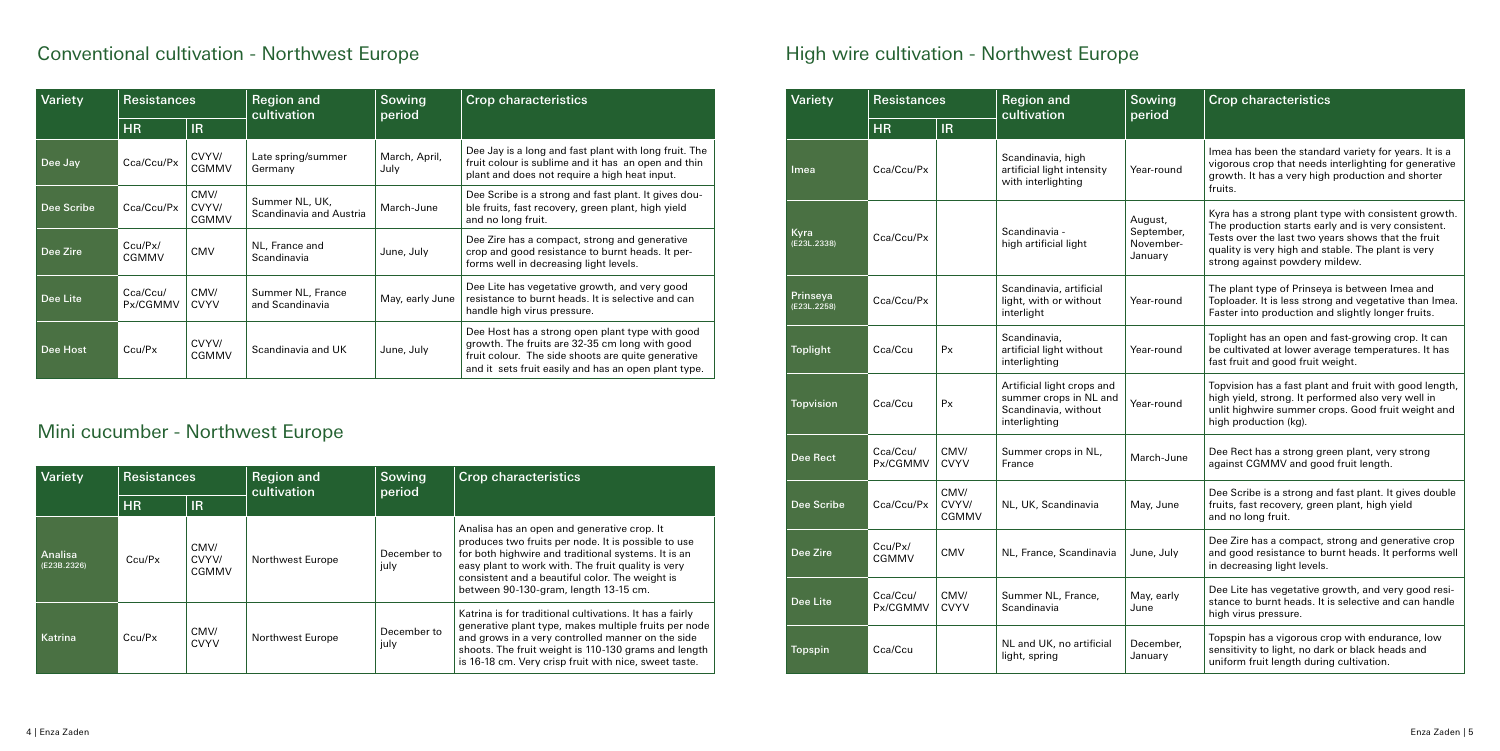### Explanation of resistances:

### Suggested planting for crops without light, standard umbrella Suggested planting for highwire crops, lighted

| Variety                         | Planting months: |     |       |       |     |      |      |     |     |     |     |     |
|---------------------------------|------------------|-----|-------|-------|-----|------|------|-----|-----|-----|-----|-----|
|                                 | Jan              | Feb | March | April | May | June | July | Aug | Sep | Oct | Nov | Dec |
| <b>Conventional cultivation</b> |                  |     |       |       |     |      |      |     |     |     |     |     |
| Lucania                         |                  |     |       |       |     |      |      |     |     |     |     |     |
| Diobla                          |                  |     |       |       |     |      |      |     |     |     |     |     |
| Santiago (E23L.2352)            |                  |     |       |       |     |      |      |     |     |     |     |     |
| Sumapol                         |                  |     |       |       |     |      |      |     |     |     |     |     |
| Kurios                          |                  |     |       |       |     |      |      |     |     |     |     |     |
| <b>Torreon</b>                  |                  |     |       |       |     |      |      |     |     |     |     |     |
| Kostas                          |                  |     |       |       |     |      |      |     |     |     |     |     |
| Galaxy                          |                  |     |       |       |     |      |      |     |     |     |     |     |
| Dee Jay                         |                  |     |       |       |     |      |      |     |     |     |     |     |
| Dee Scribe                      |                  |     |       |       |     |      |      |     |     |     |     |     |
| Dee Zire                        |                  |     |       |       |     |      |      |     |     |     |     |     |
| Dee Lite                        |                  |     |       |       |     |      |      |     |     |     |     |     |
| Dee Host                        |                  |     |       |       |     |      |      |     |     |     |     |     |
| Mini cucumber                   |                  |     |       |       |     |      |      |     |     |     |     |     |
| Analisa (E23B.2326)             |                  |     |       |       |     |      |      |     |     |     |     |     |
| Katrina                         |                  |     |       |       |     |      |      |     |     |     |     |     |





Dee Lite Natrina (1992) See Zire Natrina (1992) See Zire Analysis (1992) See Lite Natrina (1992) See Zire Natrina



CVYV: Cucumber vein yellowing virus CGMMV: Cucumber green mottle mosaic virus

| Variety              | Planting months: |     |       |       |     |      |      |     |     |     |     |     |  |
|----------------------|------------------|-----|-------|-------|-----|------|------|-----|-----|-----|-----|-----|--|
|                      | Jan              | Feb | March | April | May | June | July | Aug | Sep | Oct | Nov | Dec |  |
| Imea                 |                  |     |       |       |     |      |      |     |     |     |     |     |  |
| Kyra (E23L.2338)     |                  |     |       |       |     |      |      |     |     |     |     |     |  |
| Prinseya (E23L.2258) |                  |     |       |       |     |      |      |     |     |     |     |     |  |
| <b>Topvision</b>     |                  |     |       |       |     |      |      |     |     |     |     |     |  |
| <b>Toplight</b>      |                  |     |       |       |     |      |      |     |     |     |     |     |  |
| Dee Rect             |                  |     |       |       |     |      |      |     |     |     |     |     |  |
| Dee Scribe           |                  |     |       |       |     |      |      |     |     |     |     |     |  |

### Suggested plantings for highwire crops, without light

| Variety          | Planting months: |     |       |       |     |      |                    |  |     |     |     |  |  |  |
|------------------|------------------|-----|-------|-------|-----|------|--------------------|--|-----|-----|-----|--|--|--|
|                  | Jan              | Feb | March | April | May | June | July<br>Sep<br>Aug |  | Oct | Nov | Dec |  |  |  |
| <b>Toplight</b>  |                  |     |       |       |     |      |                    |  |     |     |     |  |  |  |
| <b>Topvision</b> |                  |     |       |       |     |      |                    |  |     |     |     |  |  |  |
| <b>Topspin</b>   |                  |     |       |       |     |      |                    |  |     |     |     |  |  |  |
| Dee Rect         |                  |     |       |       |     |      |                    |  |     |     |     |  |  |  |
| Dee Scribe       |                  |     |       |       |     |      |                    |  |     |     |     |  |  |  |
| Dee Zire         |                  |     |       |       |     |      |                    |  |     |     |     |  |  |  |
| Dee Lite         |                  |     |       |       |     |      |                    |  |     |     |     |  |  |  |

### Disclaimer

Descriptions, recommendations and illustrations in brochures and leaflets shall correspond as closely as possible to tests and practical experience and are subject to typographical and/or printing errors. This information shall be provided to assist professional growers and users, whereby variable local conditions must be taken into account. Under no circumstances shall Enza Zaden accept liability based on such information for deviating results in the cultivated product. Current information concerning the resistances is available on www.enzazaden.com. © Enza Zaden | March 2020

|     | HR: High Resistance           | Cca: Corynespora cassiicola       |  |
|-----|-------------------------------|-----------------------------------|--|
| IR: | Intermediate Resistance       | <b>Px:</b> Powdery mildew         |  |
|     | Ccu: Cladosporium cucumerinum | <b>CMV:</b> Cucumber mosaic virus |  |